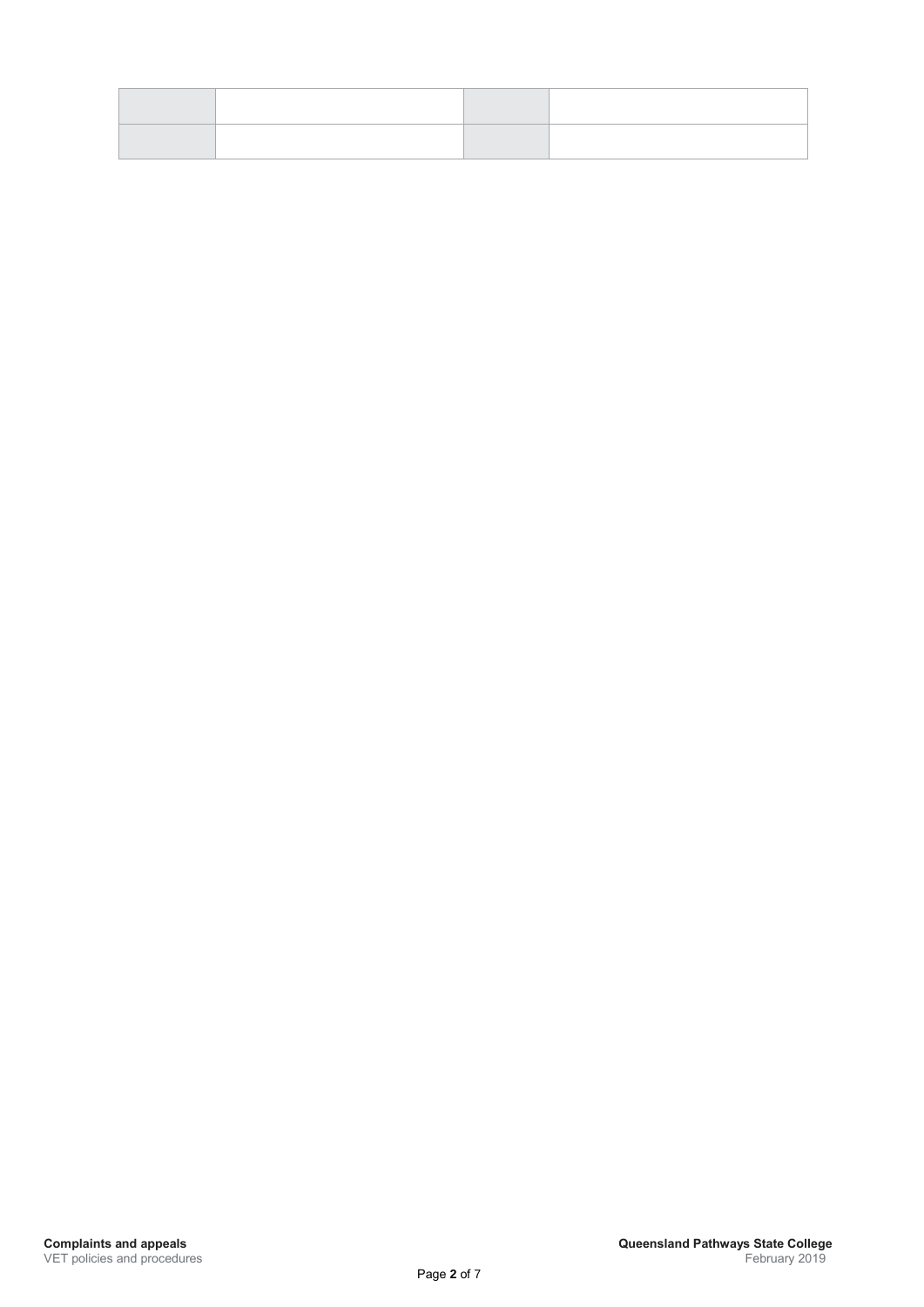## **QPSC Complaints and Appeals Policy and Procedure**

Section 1 of this policy and procedure sets out how the RTO addresses a complaint or appeal it receives relating to its officers, students or third parties providing services on behalf of the school RTO.

**Relevant Standards:** 2.2(b), 5.2(d), (i), 6.1–6.5

#### **Complaints**

| <b>Complaints policy and procedure</b>                                                                                                                                                                                                                                                                                                                                                                                                                                                                                                                                                                                                                                                                                                                                                                                                                                                                                                                                                                                                                                                                                                     |                                                                                                                                                                                                                                                                                                                                                                                                                                                                                                                                                                                                                                                                                                                                                                                                                    |                                                                                                                                                                                                                                                                                                                                                                                                                                                                                                                                                                                                                                                                                                                                                                                                                                                                                                                                                   |                                                                                                                                                                                                                                                                                                                                                                                                                                                                                                                                                                           |  |  |  |
|--------------------------------------------------------------------------------------------------------------------------------------------------------------------------------------------------------------------------------------------------------------------------------------------------------------------------------------------------------------------------------------------------------------------------------------------------------------------------------------------------------------------------------------------------------------------------------------------------------------------------------------------------------------------------------------------------------------------------------------------------------------------------------------------------------------------------------------------------------------------------------------------------------------------------------------------------------------------------------------------------------------------------------------------------------------------------------------------------------------------------------------------|--------------------------------------------------------------------------------------------------------------------------------------------------------------------------------------------------------------------------------------------------------------------------------------------------------------------------------------------------------------------------------------------------------------------------------------------------------------------------------------------------------------------------------------------------------------------------------------------------------------------------------------------------------------------------------------------------------------------------------------------------------------------------------------------------------------------|---------------------------------------------------------------------------------------------------------------------------------------------------------------------------------------------------------------------------------------------------------------------------------------------------------------------------------------------------------------------------------------------------------------------------------------------------------------------------------------------------------------------------------------------------------------------------------------------------------------------------------------------------------------------------------------------------------------------------------------------------------------------------------------------------------------------------------------------------------------------------------------------------------------------------------------------------|---------------------------------------------------------------------------------------------------------------------------------------------------------------------------------------------------------------------------------------------------------------------------------------------------------------------------------------------------------------------------------------------------------------------------------------------------------------------------------------------------------------------------------------------------------------------------|--|--|--|
| <b>Policy</b>                                                                                                                                                                                                                                                                                                                                                                                                                                                                                                                                                                                                                                                                                                                                                                                                                                                                                                                                                                                                                                                                                                                              | Inform                                                                                                                                                                                                                                                                                                                                                                                                                                                                                                                                                                                                                                                                                                                                                                                                             | Act                                                                                                                                                                                                                                                                                                                                                                                                                                                                                                                                                                                                                                                                                                                                                                                                                                                                                                                                               | <b>Record and review</b>                                                                                                                                                                                                                                                                                                                                                                                                                                                                                                                                                  |  |  |  |
| • Complaints received by the RTO will be<br>acknowledged in writing and finalised as soon as<br>practicable.<br>• Complaints can involve the conduct of the RTO's<br>officers, students or third-party service providers of<br>the RTO.<br>• Any RTO officer may receive a complaint verbally,<br>in writing or electronically.<br>• The RTO identifies two types of complaints:<br>- type 1: allegations of inappropriate behaviour<br>and/or child protection. These allegations are<br>processed according to the RTO's complaints<br>policy and procedure<br>- type 2: all other complaints.<br>• Without limiting the action in type 1 complaints, this<br>complaints policy is publicly available and upholds<br>the principles of natural justice and procedural<br>fairness.<br>• A review of the issues that triggered the complaint<br>is undertaken. The review aims to identify<br>corrective actions that will eliminate or mitigate the<br>likelihood of a similar complaint occurring in the<br>future.<br>• Records of complaints are securely retained and<br>registered in the RTO's Complaints and appeals<br>register. | • On receipt of a complaint, the<br>delegated RTO Complaints officer:<br>- provides written acknowledgment<br>to the complainant<br>- informs both the complainant and<br>the respondent of their right to be<br>assisted by a support person or<br>representative throughout the<br>complaint process<br>- communicates on the progress of<br>the proceedings to the<br>complainant and the respondent<br>throughout the complaint process<br>- if the complaint relates to the<br>conduct of a third-party service<br>provider, the Complaints officer<br>informs the third party on receipt<br>of the complaint and<br>communicates progress on the<br>proceedings with the third party.<br>• All communication by the RTO<br>complies with the RTO's privacy<br>policy and personal information<br>management. | • The RTO officer receiving the complaint<br>forwards it to the RTO Complaints<br>officer (unless it relates to the<br>Complaints officer, in which case it is<br>forwarded to the Principal).<br>• For type 1 complaints, the Complaints<br>officer follows the school's complaints<br>policy and procedure in accordance<br>with the student protection policy.<br>• For type 2 complaints, the Complaints<br>officer:<br>- organises a mediation process that is<br>non-threatening to the complainant<br>- establishes a review by an<br>appropriate party independent of the<br>RTO if mediation has not resolved<br>the complaint<br>- refers the complainant to the QCAA<br>website for further information about<br>complaint processes if the<br>complainant is still not satisfied.<br>• Students are informed that they may<br>lodge a complaint to QCAA only after<br>exhausting this complaints and appeals<br>policy and procedure. | • The Complaints officer:<br>- establishes a written record for each<br>complaint received<br>- updates the record throughout the<br>complaint process.<br>• The RTO Manager:<br>- registers the complaint in the RTO's<br>Complaints and appeals register<br>- securely retains all complaint records<br>- reviews each complaint process to<br>identify corrective action/s that<br>eliminate or mitigate the likelihood of<br>reoccurrence<br>- ensures corrective actions are<br>implemented including those actions<br>impacting on any third-party<br>arrangements. |  |  |  |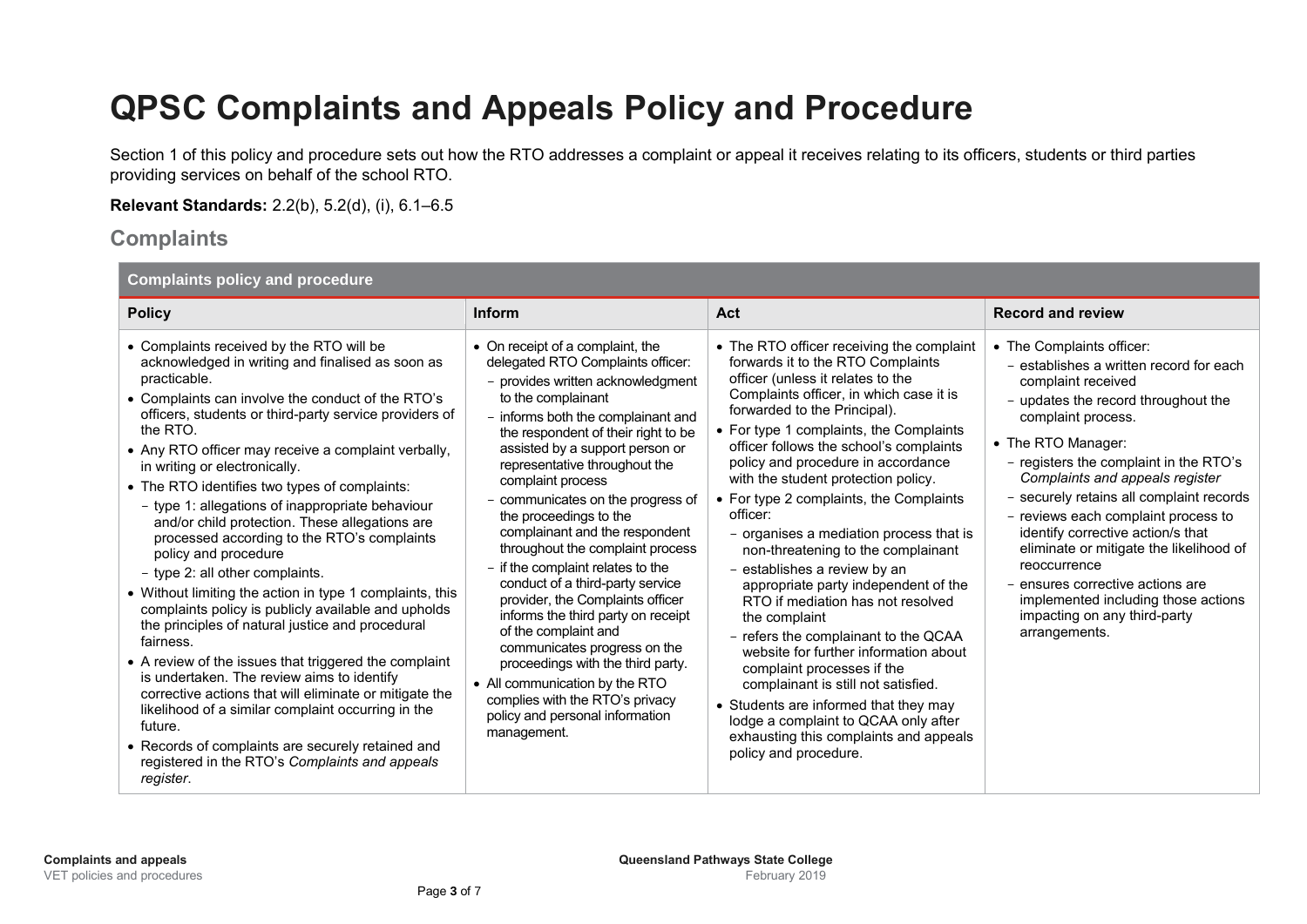#### **Complaints policy and procedure**

#### **Requirements for processing complaints**

| <b>Complaints</b>                                                                                                                                                                                                                                                     | <b>Forwarding complaints</b>                                                                                                                                                                                                                                                                                                                                                                                                                                                                                                                                                                                                       | <b>Timeframe</b>                                                                                                                                                                                                                                                        | Impacting policies and procedures                                                                                                                              |
|-----------------------------------------------------------------------------------------------------------------------------------------------------------------------------------------------------------------------------------------------------------------------|------------------------------------------------------------------------------------------------------------------------------------------------------------------------------------------------------------------------------------------------------------------------------------------------------------------------------------------------------------------------------------------------------------------------------------------------------------------------------------------------------------------------------------------------------------------------------------------------------------------------------------|-------------------------------------------------------------------------------------------------------------------------------------------------------------------------------------------------------------------------------------------------------------------------|----------------------------------------------------------------------------------------------------------------------------------------------------------------|
| • The receiving RTO officer informs<br>the complainant that an appropriate<br>delegated RTO officer will contact<br>them regarding the complaint.<br>• Whenever applicable, the receiving<br>RTO officer ensures that the safety<br>of the complainant is maintained. | • For type 1 complaints, the receiving<br>RTO officer immediately<br>commences to implement the<br>school's complaints or child<br>protection policy.<br>• For all other complaints, the<br>receiving officer forwards the<br>complaint to the RTO's Complaints<br>officer for processing (unless it<br>relates to the Complaints officer, in<br>which case it is forwarded to the<br>Principal).<br>• The Complaints officer is<br>responsible for ensuring a written<br>record is established for all<br>complaints received (unless it<br>relates to the Complaints officer, in<br>which case the Principal is<br>responsible). | • The Complaints officer finalises<br>complaints within 60 calendar days.<br>• If more than 60 days are required,<br>the complainant and respondent are<br>informed in writing of the reasons<br>for the need to extend the time<br>required to finalise the complaint. | Policies that must be considered in conjunction<br>with this policy and procedure include the<br>school's:<br>• privacy policy<br>• student protection policy. |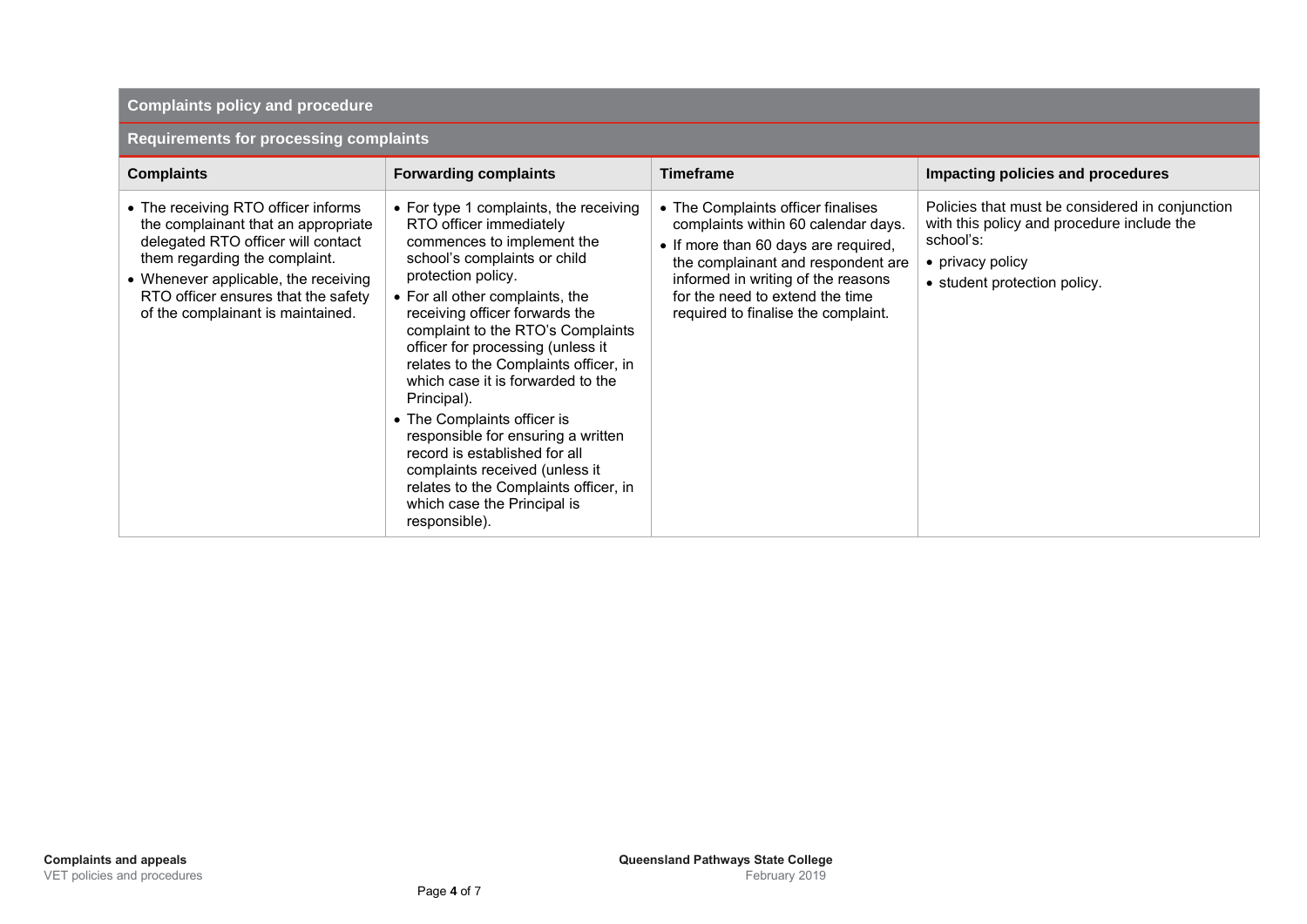### **Appeals**

| Appeals policy and procedure                                                                                                                                                                                                                                                                                                                                                                                                                                                                                                                                                                                                                                                   |                                                                                                                                                                                                                                                                                                                                                                                   |                                                                                                                                                                                                                                                                                                                                                                                                                                                                                                                                                                                                                                                                                                                                                                                         |                                                                                                                                                                                                                                                                      |                                                                                                                                                                                                                                                                                       |  |
|--------------------------------------------------------------------------------------------------------------------------------------------------------------------------------------------------------------------------------------------------------------------------------------------------------------------------------------------------------------------------------------------------------------------------------------------------------------------------------------------------------------------------------------------------------------------------------------------------------------------------------------------------------------------------------|-----------------------------------------------------------------------------------------------------------------------------------------------------------------------------------------------------------------------------------------------------------------------------------------------------------------------------------------------------------------------------------|-----------------------------------------------------------------------------------------------------------------------------------------------------------------------------------------------------------------------------------------------------------------------------------------------------------------------------------------------------------------------------------------------------------------------------------------------------------------------------------------------------------------------------------------------------------------------------------------------------------------------------------------------------------------------------------------------------------------------------------------------------------------------------------------|----------------------------------------------------------------------------------------------------------------------------------------------------------------------------------------------------------------------------------------------------------------------|---------------------------------------------------------------------------------------------------------------------------------------------------------------------------------------------------------------------------------------------------------------------------------------|--|
| <b>Policy</b>                                                                                                                                                                                                                                                                                                                                                                                                                                                                                                                                                                                                                                                                  | <b>Inform</b>                                                                                                                                                                                                                                                                                                                                                                     | Act                                                                                                                                                                                                                                                                                                                                                                                                                                                                                                                                                                                                                                                                                                                                                                                     | <b>Record</b>                                                                                                                                                                                                                                                        | <b>Review</b>                                                                                                                                                                                                                                                                         |  |
| • All appeals received by the<br>RTO will be acknowledged<br>in writing and finalised as<br>soon as practicable.<br>• Two types of appeal may<br>be lodged:<br>- appeal of final<br>assessment decision<br>- appeal of any other RTO<br>decision.<br>• This policy is publicly<br>available and upholds the<br>principles of natural justice<br>and procedural fairness.<br>• A record of each appeal<br>process is reviewed to<br>identify and implement<br>corrective actions that aim<br>to eliminate or mitigate the<br>likelihood of reoccurrence.<br>• Records of appeals are<br>securely retained and<br>registered in the RTO's<br>Complaints and appeals<br>register. | • The RTO Manager provides<br>written acknowledgment to<br>the appellant.<br>• On receipt of an appeal, the<br>RTO Manager informs a<br>third party of the appeal if<br>the appeal relates to a<br>decision made by an<br>employee of the third party.<br>• The RTO Manager<br>communicates the<br>progression of the appeal to<br>all parties throughout the<br>appeals process. | • When appealing final<br>assessment decisions, the<br>RTO Manager actions the<br>following process:<br>- appellant's<br>trainer/assessor reviews<br>the decision<br>- if the appellant is not<br>satisfied, an independent<br>trainer/assessor reviews<br>the assessment decision<br>- if the appellant is still not<br>satisfied, the RTO<br>Manager refers the<br>appellant to the RTO's<br>complaints policy and<br>procedure.<br>• For all other appeals:<br>- the RTO Manager<br>reviews the original<br>decision<br>- if the appellant is not<br>satisfied, an appropriate<br>independent party<br>reviews the RTO's<br>decision<br>- if the appellant is still not<br>satisfied, the RTO<br>Manager refers the<br>appellant to the RTO's<br>complaints policy and<br>procedure. | The RTO Manager:<br>• establishes a written record<br>for each appeal received<br>• updates the record<br>throughout the appeal<br>process<br>• registers the appeal in the<br>RTO's Complaints and<br>appeals register<br>• securely retains all appeal<br>records. | The RTO Manager:<br>• reviews each appeal<br>process to identify<br>corrective actions that<br>eliminate or mitigate the<br>likelihood of reoccurrence<br>• ensures corrective actions<br>are implemented including<br>those actions impacting on<br>any third party<br>arrangements. |  |